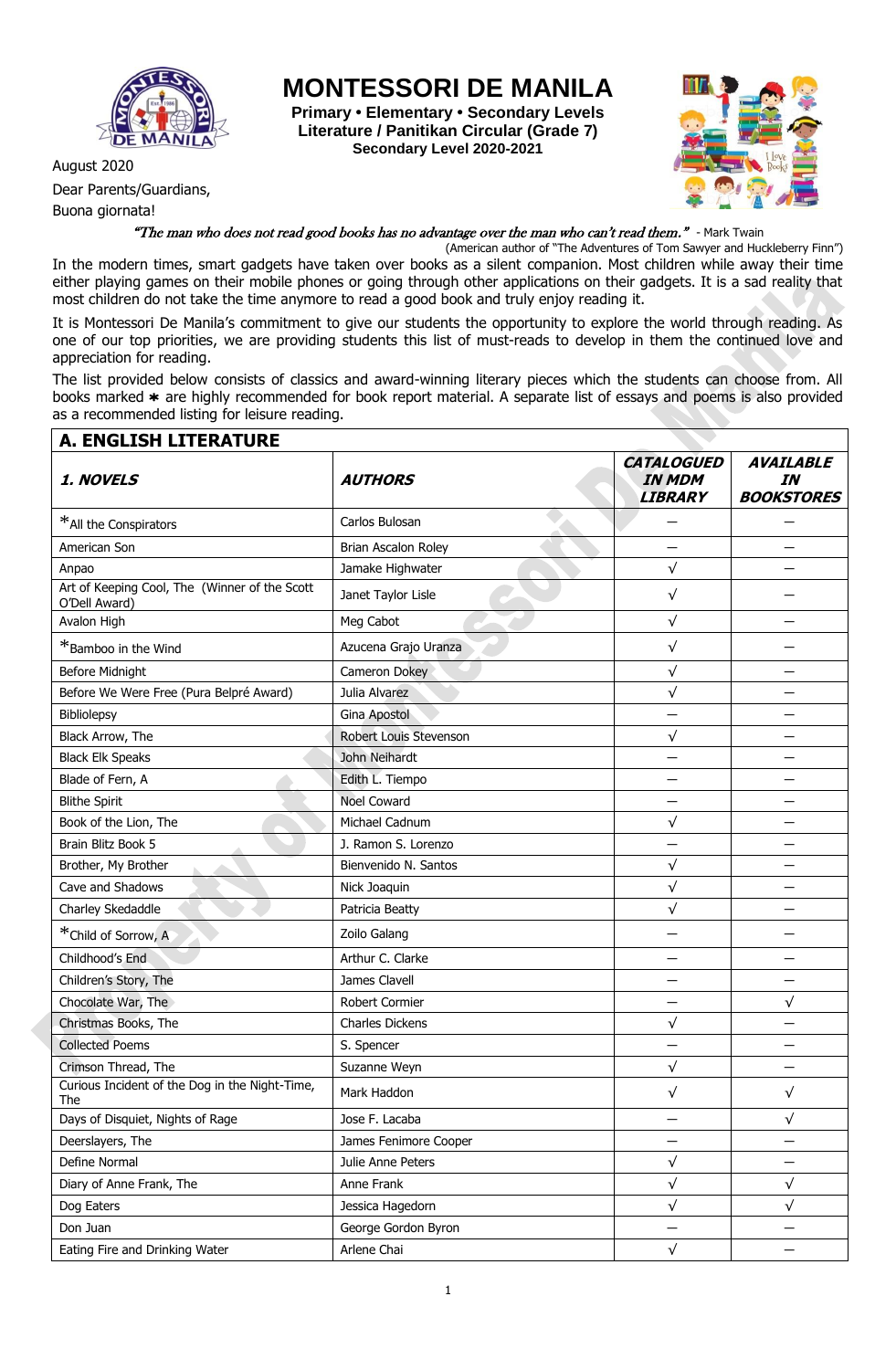| *Empire of Memory                      | Eric Gamalinda         | $\sqrt{}$  |            |
|----------------------------------------|------------------------|------------|------------|
| Feast of the Innocents                 | Azucena Grajo Uranza   |            |            |
| Five People You Meet in Heaven         | Mitch Albom            |            | $\sqrt{}$  |
| Flowering Judas                        | Katherine Anne Porter  |            |            |
| For One More Day                       | Mitch Albom            | $\sqrt{}$  | $\sqrt{ }$ |
| Golden Fleece, The                     | Padraic Colum          | $\sqrt{}$  |            |
| *Greatest Salesman of the World, The   | Og Mandino             | $\sqrt{}$  | $\sqrt{}$  |
| *Grey King, The (A Newbery Honor Book) | Susan Cooper           | $\sqrt{ }$ |            |
| *Hand of the Enemy, The                | Kerima Polotan-Tuvera  |            |            |
| Hard Love                              | Ellen Wittlinger       | $\sqrt{}$  |            |
| Have a Little Faith                    | Mitch Albom            | $\sqrt{ }$ |            |
| <b>His Native Coast</b>                | Edith L. Tiempo        | $\sqrt{}$  |            |
| Home We Remember, The                  | S.V. Epistola          | $\sqrt{ }$ |            |
| House Divided, A                       | Elizabeth Massie       | $\sqrt{}$  |            |
| How to Be Popular (A Novel)            | Meg Cabot              | $\sqrt{}$  |            |
| Hurry Home, Candy (Newbery Honor)      | Meindert Dejong        | $\sqrt{}$  |            |
| I Am the Cheese                        | Robert Cormier         |            |            |
|                                        |                        |            |            |
| *Inkheart                              | Cornelia Funke         |            |            |
| Inkspell                               | Cornelia Funke         | $\sqrt{}$  | $\sqrt{}$  |
| Invincible Louisa                      | Cornelia Meigs         | $\sqrt{ }$ |            |
| Journey to the River Sea               | Eva Ibbotson           | $\sqrt{}$  |            |
| Ka Gaby, Nom de Guerre                 | Paul Lim               |            |            |
| Kira-Kira                              | Cynthia Kadohata       | $\sqrt{}$  |            |
| Man and the Pretenders, The            | F. Sionil Jose         |            |            |
| Man Who (Thought He) Looked            | Bienvenido N. Santos   | $\sqrt{}$  |            |
| Manila I Knew, The                     | Amadis Ma. Guerrero    |            |            |
| Maze Runner Trilogy, The               | James Dashner          | $\sqrt{}$  | $\sqrt{}$  |
| Memories of Moments with My Father     | Priscilla R. Teodoro   | $\sqrt{}$  |            |
| Monsters in the Hollows                | <b>Andrew Peterson</b> |            |            |
| My Brother, My Executioner             | F. Sionil Jose         | $\sqrt{}$  |            |
| My Heartbeat                           | Garret Freymann-Weyr   | $\sqrt{ }$ |            |
| No Promises in the Wind                | <b>Irene Hunt</b>      | $\sqrt{}$  |            |
| Passing Season, A                      | Azucena Grajo Uranza   | $\sqrt{ }$ |            |
| Petals in the Ashes                    | Mary Hooper            | $\sqrt{}$  |            |
| Po-on                                  | F. Sionil Jose         | $\sqrt{ }$ |            |
| Praying Man, The                       | Bienvenido N. Santos   | $\sqrt{}$  |            |
| Pretenders, The                        | F. Sionil Jose         | $\sqrt{ }$ |            |
| Ring of McAllister, The                | Robert Marantz         |            |            |
| Road from Home, The                    | David Kherdian         | $\sqrt{}$  |            |
| Rose Bride, The                        | Nancy Holder           | $\sqrt{ }$ |            |
| Rumble Fish                            | S.E. Hinton            |            |            |
| *Samsons, The                          | F. Sionil Jose         | $\sqrt{}$  |            |
| Season of Grace, A                     | N.V.M. Gonzalez        | $\sqrt{}$  |            |
| Shades of Gray                         | Carolyn Reeder         |            |            |
| Ship Breaker                           | Paolo Bacigalupi       | $\sqrt{}$  |            |
| Sophie's World                         | Jostein Gaarder        | $\sqrt{}$  | $\sqrt{}$  |
| Speak                                  | Laurie Halse Anderson  | $\sqrt{ }$ |            |
| Swiss Family Robinson, The             | Johann David           | $\sqrt{}$  |            |
| Thief Lord, The                        | Cornelia Funke         | $\sqrt{ }$ |            |
| Things a Brother Knows, The            | Dana Reinhardt         |            |            |
| Three Filipino Women                   | F. Sionil Jose         | $\sqrt{ }$ |            |
| To Be Free                             | Edilberto K. Tiempo    | $\sqrt{}$  |            |
| <b>Tree</b>                            | F. Sionil Jose         | $\sqrt{ }$ |            |
| Tree Grows in Brooklyn, A              | <b>Betty Smith</b>     | $\sqrt{ }$ |            |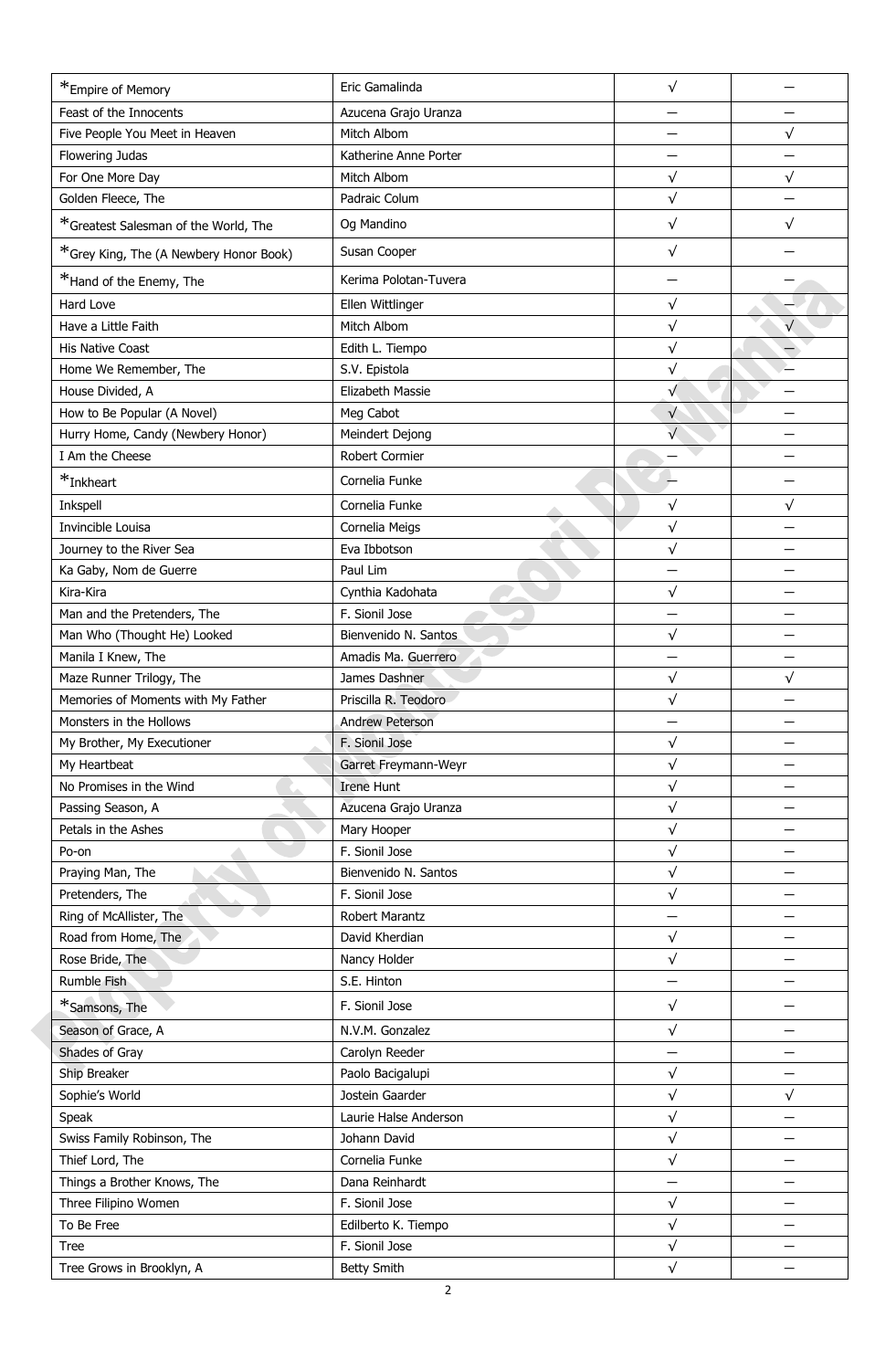| True Confessions of Charlotte                                                                                       | Avi Dayle                                     | $\sqrt{}$ |           |
|---------------------------------------------------------------------------------------------------------------------|-----------------------------------------------|-----------|-----------|
| Tuesdays with Morrie                                                                                                | Mitch Albom                                   | $\sqrt{}$ | $\sqrt{}$ |
| Viajero                                                                                                             | F. Sionil Jose                                | $\sqrt{}$ |           |
| *Volcano, The                                                                                                       | Bienvenido N. Santos                          | $\sqrt{}$ |           |
| Walk Two Moon                                                                                                       | Sharon Creech                                 | $\sqrt{}$ |           |
| Wanderer, The                                                                                                       | Sharon Creech                                 |           | $\sqrt{}$ |
| Winds of April, The                                                                                                 | N.V.M. Gonzalez                               | $\sqrt{}$ |           |
| Witch Child                                                                                                         | Celia Rees                                    |           |           |
| *Without Seeing the Dawn                                                                                            | Stevan Javellana                              | $\sqrt{}$ |           |
| Woman Who Had Two Navels, The                                                                                       | Nick Joaquin                                  | $\sqrt{}$ | $\sqrt{}$ |
| World Without Heroes, A                                                                                             | <b>Brandon Mull</b>                           | $\sqrt{}$ |           |
| Year of No Rain                                                                                                     | Alice Mead                                    |           |           |
| You Lovely People                                                                                                   | Bienvenido N. Santos                          | $\sqrt{}$ |           |
| 2. SHORT STORIES/COLLECTIONS                                                                                        |                                               |           |           |
| *The 1980s Short Story: Anthology of Winning<br>Works, An<br>(Don Carlos Palanca Memorial<br>Awards for Literature) | Sylvia Palanca-Quirino                        |           |           |
| *Best Philippine Short Stories of the Twentieth<br>Century, The<br>(An Anthology of Fiction in English)             | Isagani R. Cruz                               |           |           |
| Catch a Falling Star                                                                                                | Cristina Pantoja Hidalgo                      |           |           |
| Day the Dancers Came, The                                                                                           | Bienvenido N. Santos                          | $\sqrt{}$ |           |
| <b>Eight Stories</b>                                                                                                | Alfred A. Yuson                               |           |           |
| Hilarious Works of Nestor D., The                                                                                   | Antonio A. Hidalgo                            |           |           |
| *Likhaan Book of Poetry and Fiction (1999)                                                                          | Ricardo M. De Ungria and Jose Y. Dalisay, Jr. |           |           |
| Olvidon and Other Stories                                                                                           | F. Sionil Jose                                | $\sqrt{}$ |           |
| *Puppy Love and Thirteen Short Stories                                                                              | F. Sionil Jose                                | $\sqrt{}$ |           |
| *Tribute: An Anthology of Contemporary<br>Philippine Fiction                                                        | Timothy R. Montes and Cesar Ruiz Aquino       |           |           |
| *Waywaya and Other Short Stories from the<br>Philippines                                                            | F. Sionil Jose                                | √         |           |
| <b>White Turtle</b>                                                                                                 | Merlinda Bobis                                |           |           |
| 3. ESSAYS                                                                                                           |                                               |           |           |
| 101 Stories of the Philippine Revolution                                                                            | Ambeth R. Ocampo                              |           |           |
| Aquinaldo's Breakfast                                                                                               | Ambeth R. Ocampo                              | $\sqrt{}$ |           |
| Bloom and Memory: Essays on Literature,<br>Culture and Society                                                      | Jose Wendell R. Capili                        |           |           |
| Bonifacio's Bolo                                                                                                    | Ambeth R. Ocampo                              | $\sqrt{}$ |           |
| Filipino Novel in English into the Twenty-First<br>Century, The                                                     | Cristina Pantoja Hidalgo                      |           |           |
| Filipino Novel in English: A Critical History, The                                                                  | Abdul Majid Naki Baksh                        |           |           |
| Looking Back 2: Dirty Dancing                                                                                       | Ambeth R. Ocampo                              | $\sqrt{}$ | $\sqrt{}$ |
| Luna's Moustache                                                                                                    | Ambeth R. Ocampo                              |           |           |
| Mabini's Ghost                                                                                                      | Ambeth R. Ocampo                              | $\sqrt{}$ |           |
| Makamisa: The Search for Rizal's Third Novel                                                                        | Ambeth R. Ocampo                              | $\sqrt{}$ |           |
| Meaning and History : The Rizal Lectures                                                                            | Ambeth R. Ocampo                              | $\sqrt{}$ | $\sqrt{}$ |
| Rizal Without the Overcoat                                                                                          | Ambeth R. Ocampo                              | $\sqrt{}$ | $\sqrt{}$ |
| Talking History: Conversations with Teodoro<br>A. Agoncillo                                                         | Ambeth R. Ocampo                              |           |           |
| <b>Teodora Alonso</b>                                                                                               | Ambeth R. Ocampo                              |           |           |
| Work on the Mountain                                                                                                | N.V.M. Gonzales                               |           |           |
| 4. POEMS                                                                                                            |                                               |           |           |
| Ballad of a Mother's Heart                                                                                          | Jose La Villa Tierra                          |           |           |
| Be Beautiful, Noble, Like an Antique Ant                                                                            | Jose Garcia Villa                             |           |           |
| I Am Proud to Be a Filipino                                                                                         | Toribio Maño                                  |           |           |
| I Teach My Child                                                                                                    | Gemino Henson Abad                            |           |           |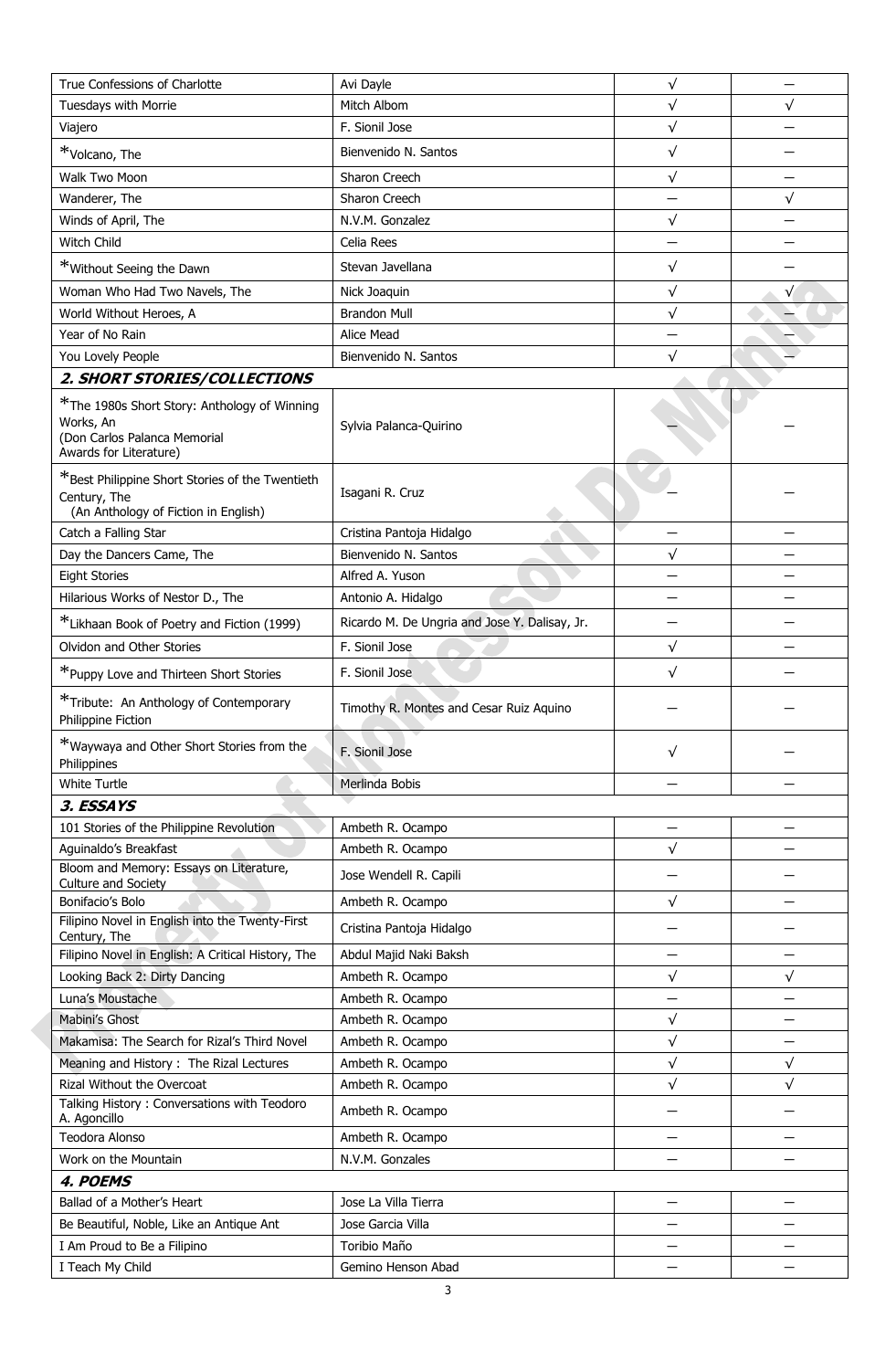| Love of the Country          | Andres Bonifacio                 |            |   |  |
|------------------------------|----------------------------------|------------|---|--|
| Motherland, The (an excerpt) | Emilio Jacinto                   |            |   |  |
| <b>B. PANITIKAN</b>          |                                  |            |   |  |
| <b>AKLAT</b>                 | <b>MAY-AKDA</b>                  |            |   |  |
| Ako'y Pilipina               | Anacleta R. Villacorte Agoncillo |            |   |  |
| Ang Gintong Habihan          | Tahanan Books for Young Readers  | √          |   |  |
| Canal dela Reina             | Liwayway Arceo                   | $\sqrt{}$  |   |  |
| Gapo                         | Lualhati Bautista                | √          |   |  |
| Huling Himagsik              | B.S. Medina, Jr.                 |            |   |  |
| Ina at Ibang Katha           | Domingo Landicho                 | √          |   |  |
| Lupang Tinubuan              | Joaquin Sy                       |            |   |  |
| Maganda Pa ang Daigdig       | Lazaro Francisco                 | √          |   |  |
| Maningning na Pag-ibig       | Gloria Villaraza Guzman          | $\sqrt{}$  |   |  |
| Mga Gunita                   | Genoveva Edroza-Matute           | √          |   |  |
| Mga Kwento ng Pag-ibig       | Liwayway O. Arceo                |            |   |  |
| Monghita                     | Faustino J. Galauran             | $\sqrt{}$  |   |  |
| Moog                         | B.S. Medina, Jr.                 |            |   |  |
| Pusong Walang Pag-ibig       | Roman Reyes                      | $\sqrt{}$  | √ |  |
| Sila                         | Liwayway O. Arceo                |            |   |  |
| Timawa                       | A.C. Fabian                      | $\sqrt{ }$ |   |  |
| <b>Titser</b>                | Liwayway O. Arceo                | √          |   |  |

Online sellers who also carry good book titles are: [https://booksforless.ph/,](https://booksforless.ph/) [https://www.fullybookedonline.com/,](https://www.fullybookedonline.com/) [https://www.nationalbookstore.com/,](https://www.nationalbookstore.com/) [https://press.up.edu.ph/store/,](https://press.up.edu.ph/store/) [ateneo.edu/ateneopress,](http://ateneo.edu/ateneopress) [https://www.anvilpublishing.com/,](https://www.anvilpublishing.com/) [https://biblio.ph/,](https://biblio.ph/) [porchreader.com,](http://porchreader.com/) [https://www.omniana.com.ph/,](https://www.omniana.com.ph/) [https://www.cebookshop.com/,](https://www.cebookshop.com/) [https://adarna.com.ph/,](https://adarna.com.ph/) [https://shop.vibalgroup.com/.](https://shop.vibalgroup.com/)

Most of these are award-winning books and any of these are also excellent for recreation reading and as part of one's personal library.

Please note that reading/selecting pocketbooks such as **Glee**, **Game of Thrones**, **Hunger Games**, **Princess Diaries**, **Stephenie Mayer's Twilight Series**, **Animorphs**, **Sweet Valley High**, **R.L. Stine's Fear Street**, **Goosebumps Stories**, **Blue Bloods Series**, **The Vampire Diaries**, **Divergent Series by Veronica Roth**, **Percy Jackson Series**, **J.K. Rowling's Harry Potter Series**, **novels by Haruki Murakami**, and others will not be accepted as book reports as they are not regarded as fine literature.

Reading is the most basic yet the most important skill of all. Let us allow our children to exercise this to enhance their knowledge and reading comprehension, which help them with their understanding of their lessons in school and of the world.

As growing individuals, they need outlets for their imagination. Let books help them discover the good things that are instilled in the world, thus, making them wiser and more capable human beings.

**To borrow books from the MDM library, please email:** Ms. Bel Buenaventura: [ms.bel@montessoridemanila.edu.ph](mailto:ms.lhen@montessoridemanila.edu.ph)

**Library books for leisure reading will be posted on the school website at [www.montessoridemanila.edu.ph](http://www.montessoridemanila.edu.ph/) . Student borrowers may borrow two (2) books at a time, good for 5 days. Books will be disinfected prior to pick-up and after return.**

*"A good book is the precious lifeblood of a master spirit, embalmed and treasured upon purpose to a life*  **beyond life."** Sohn Milton, 17th century English poet and author of "Paradise Lost" and "Paradise Regained"

*"There are many little ways to enlarge your child's world. Love of books is the best of all."*

– Jacqueline Kennedy Onassis, former First Lady of the United States (1961-1963) *"Great books help you understand, and they help you feel understood."*

John Green, American author, vlogger, writer, producer, actor, and editor